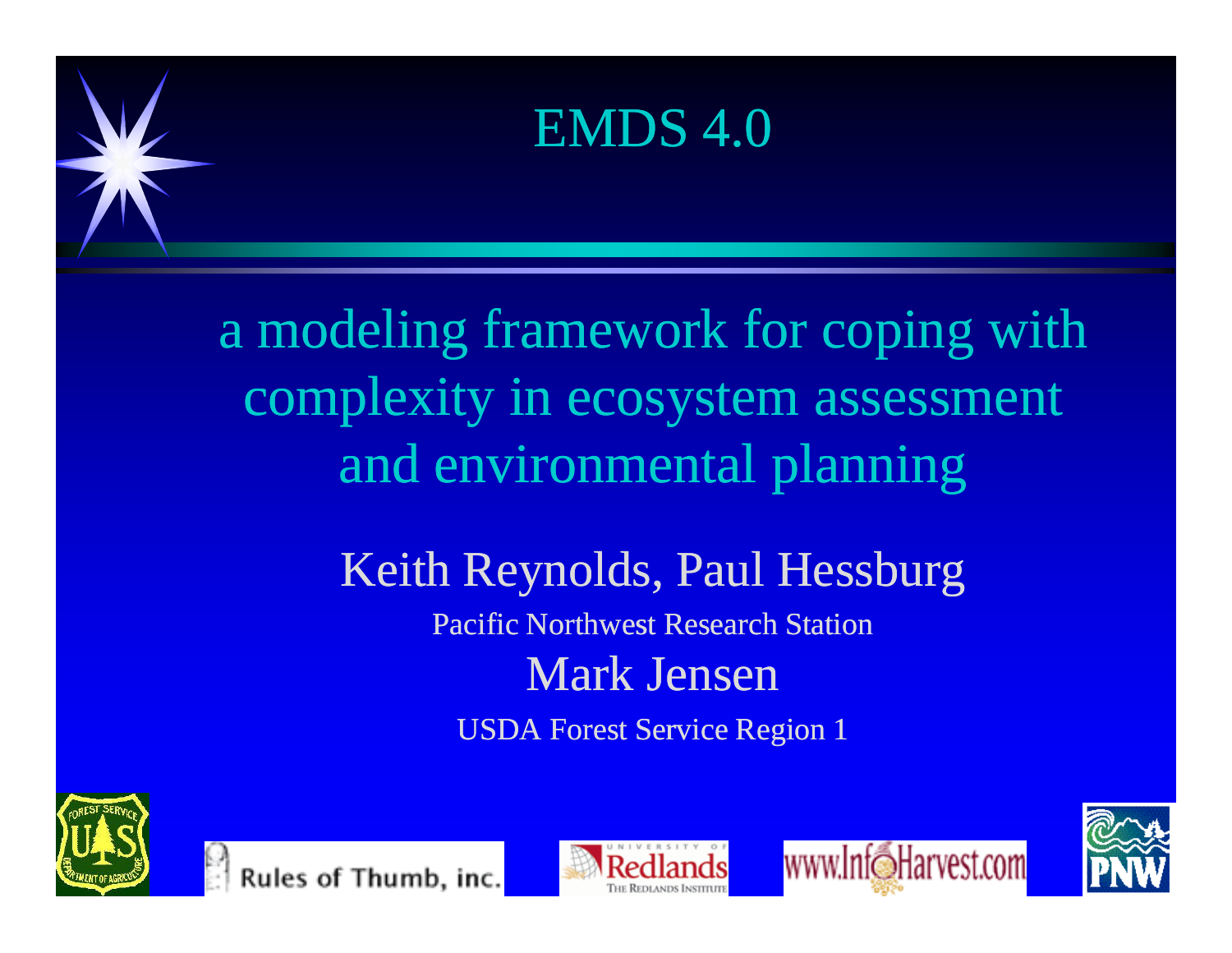

Version 4, ArcEngine and ArcMap

January 2009, EMDS consortium (Redlands Institute)







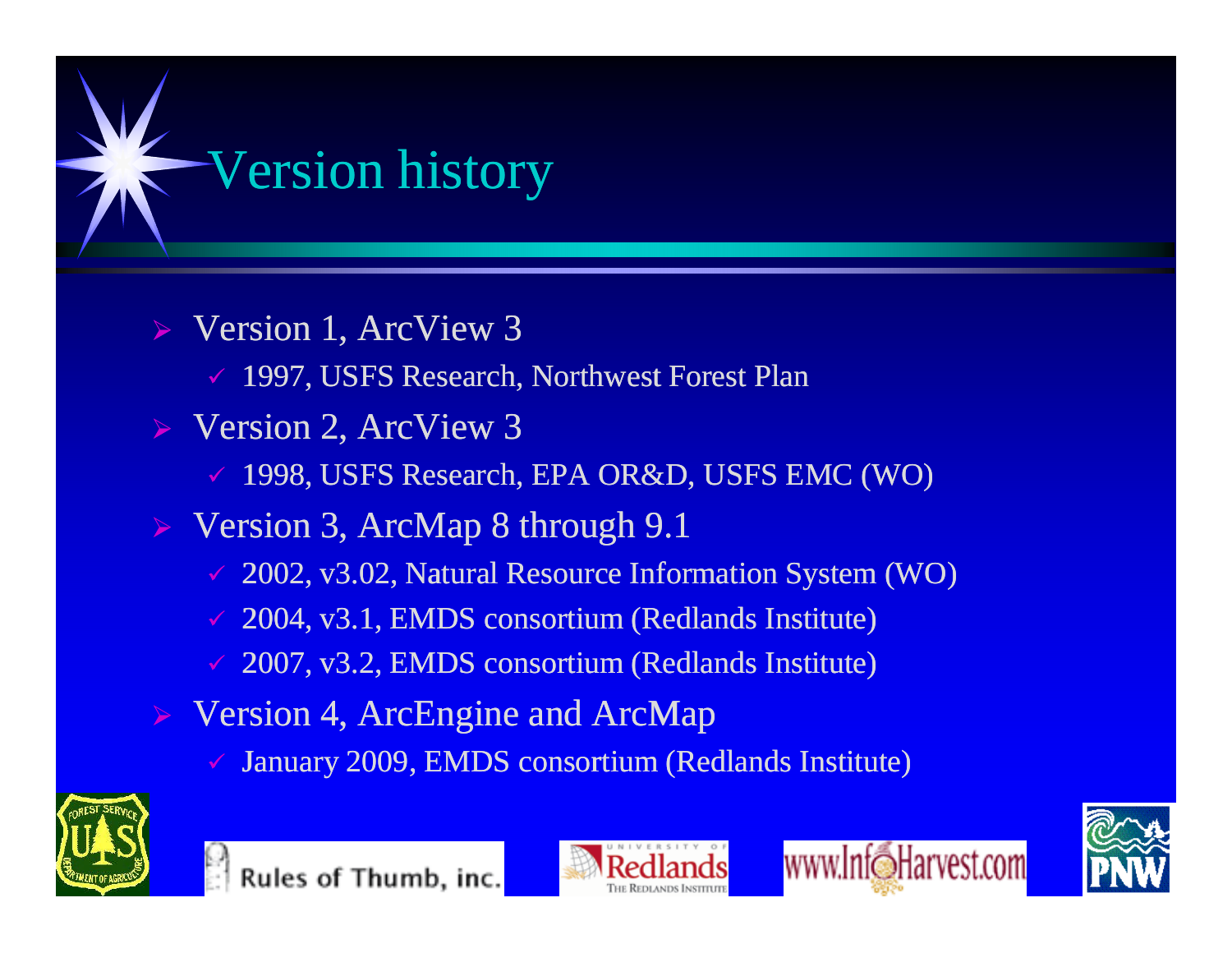

#### $\triangleright$  PNW Station

- $\checkmark$  System design & project oversight
- $\triangleright$  Redlands Institute
	- $\checkmark$  ArcGIS implementation
- $\triangleright$  Rules of Thumb, Inc.
	- $\checkmark$  NetWeaver logic engine and OCX
- $\triangleright$  InfoHarvest, Inc.
	- Priority Analyst engine and OCX





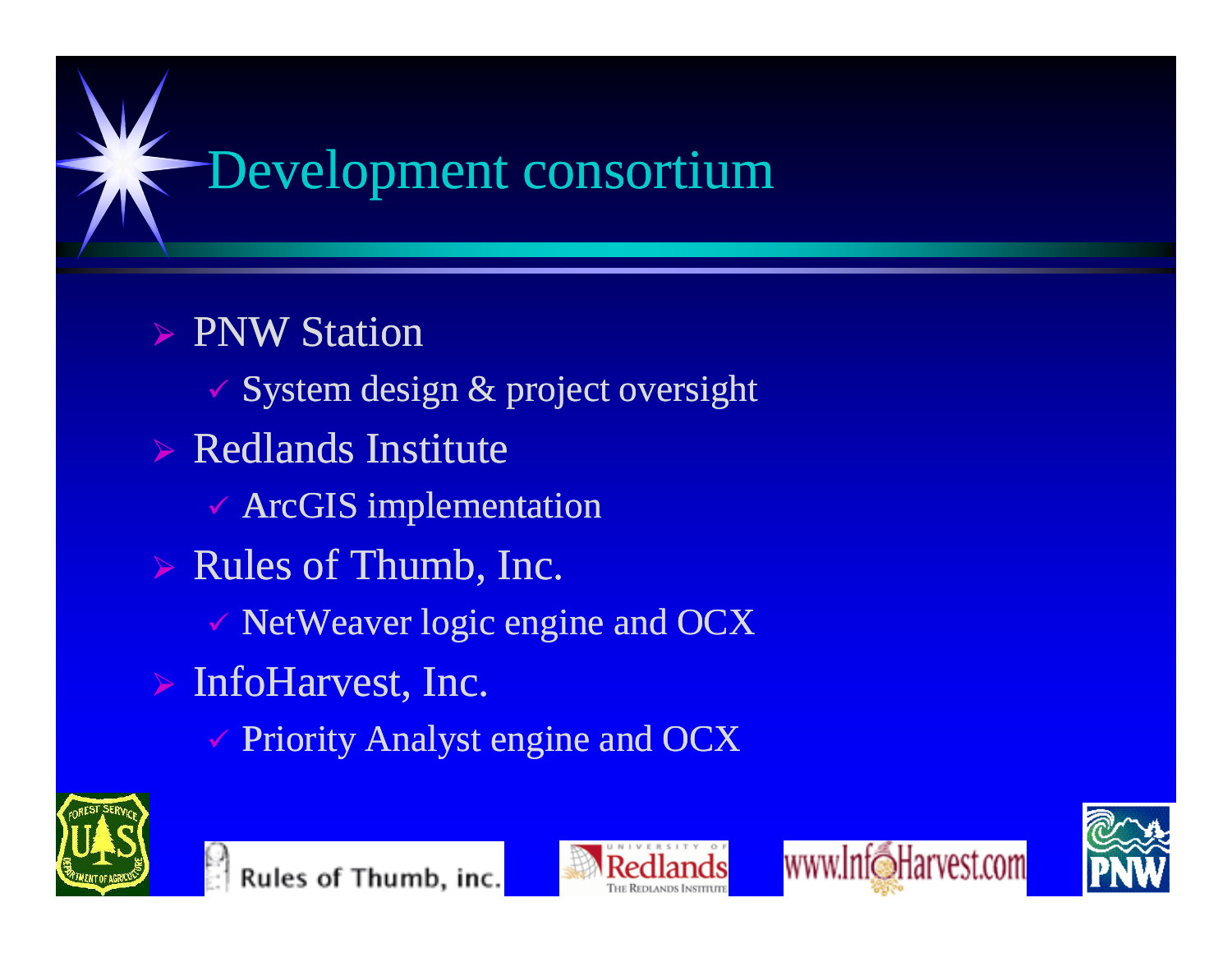

- 1. Improve the efficiency with which landscape evaluation is conducted
	- a) Optimize use of information
- 2. Improve the quality of evaluation products
	- a) More comprehensive analysis
	- Better integration of diverse topics
- 3. Integrated support for planning







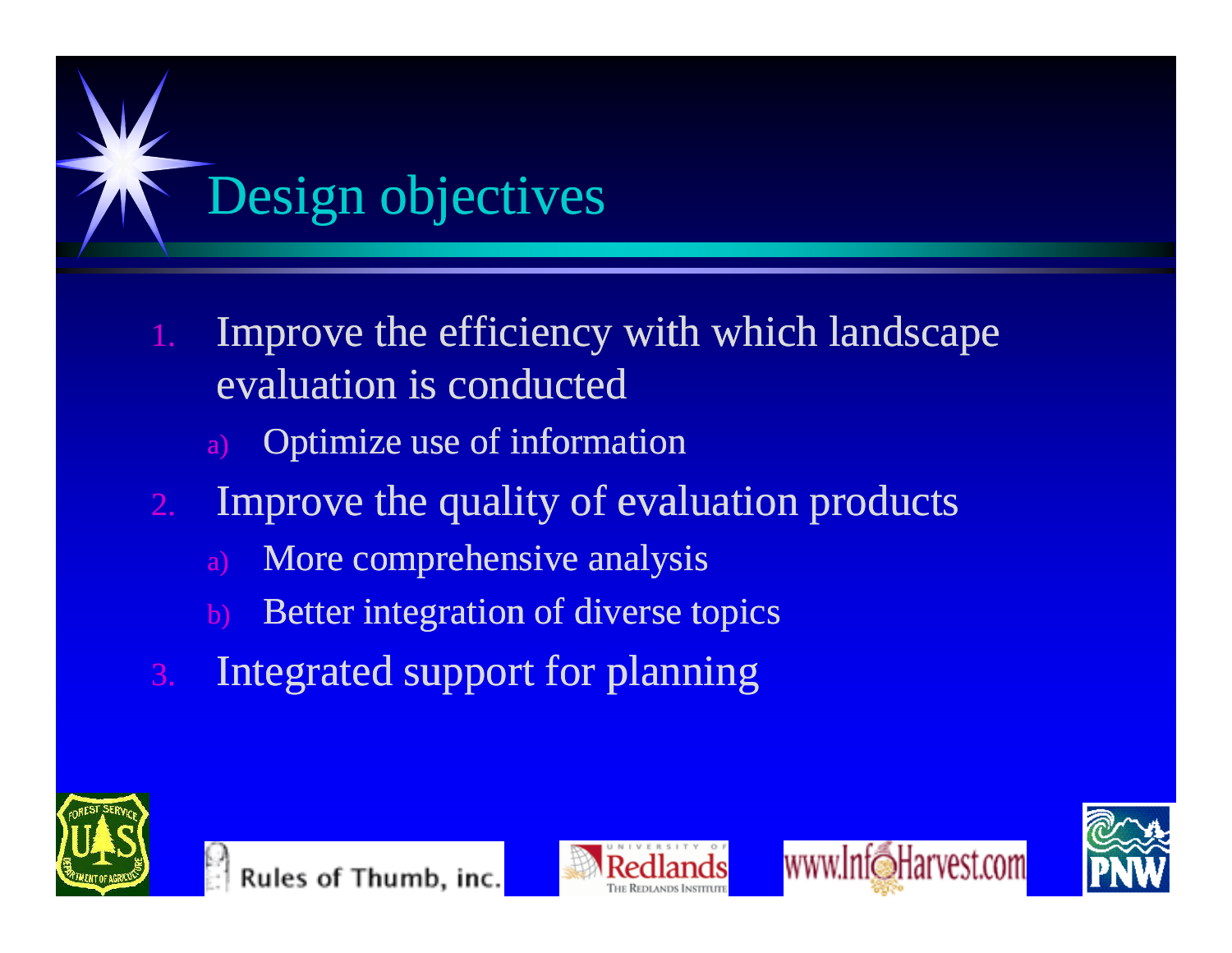### Integrated evaluation and planning

#### $\triangleright$  Evaluation within scale

- $\checkmark$  Concurrent evaluation of possibly numerous states and processes within a single analysis
- $\triangleright$  Across scale
	- $\checkmark$  Explicit linkage of evaluations across spatial scales
	- $\checkmark$  Comparing evaluations over time
- $\triangleright$  Across phases of adaptive management
	- Going from landscape evaluation to planning







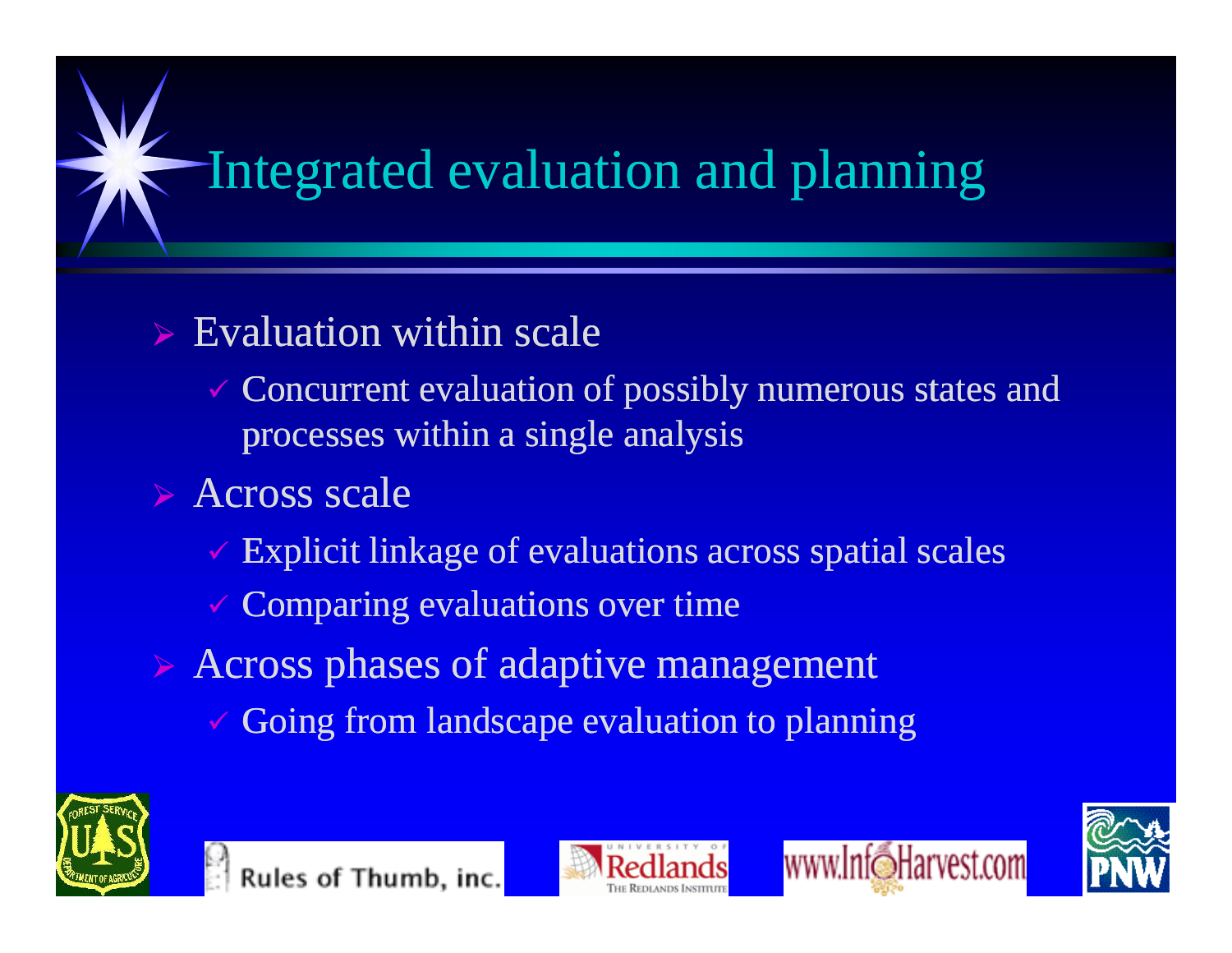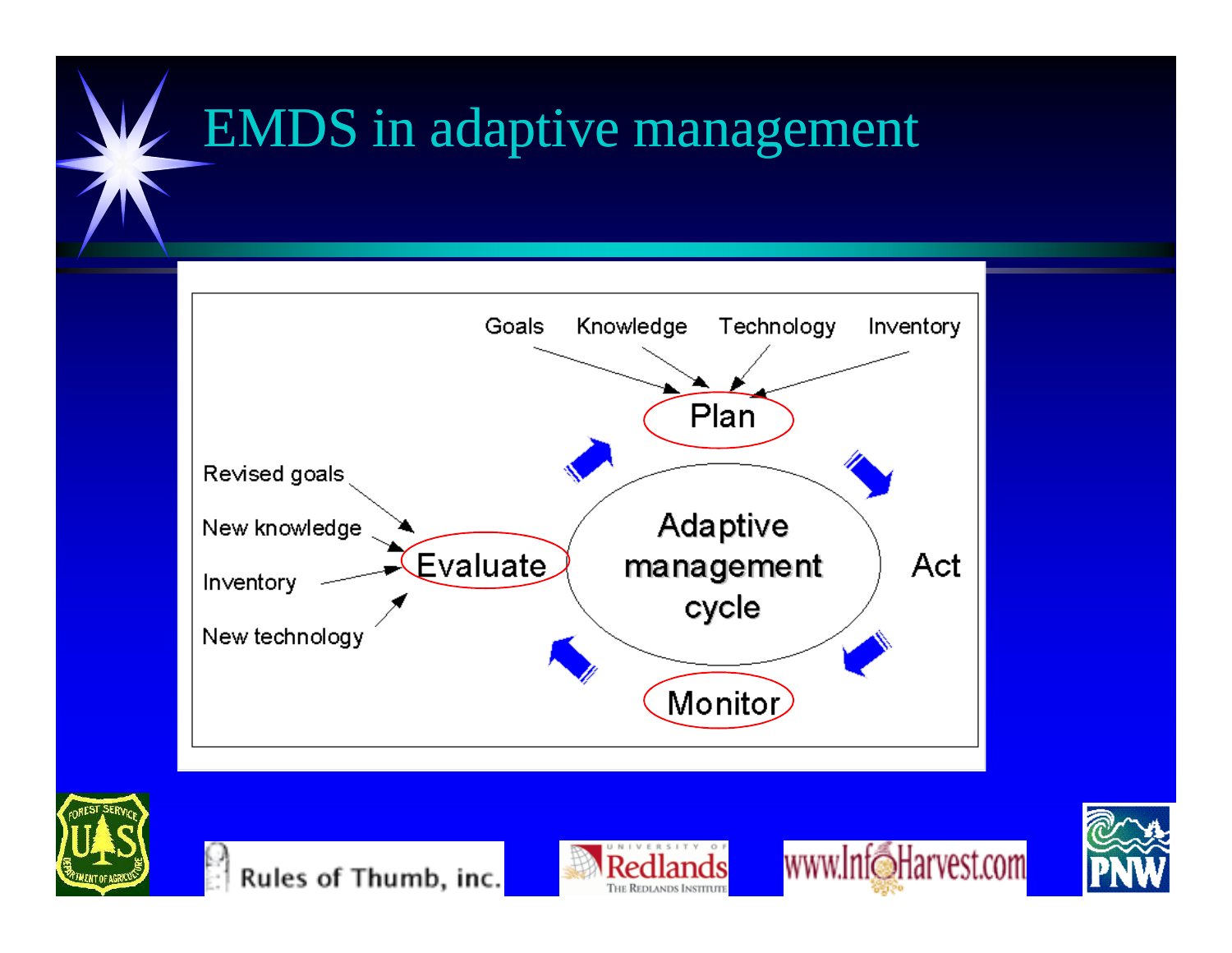# $\overline{\mathsf{V}}$ ersion 4.0 implementation

- ArcGIS 9.2 and 9.3 (Environmental Systems Research Institute)
	- $\checkmark$  Standalone interface to ArcEngine
	- $\checkmark$  ArcMap extension
- $\triangleright$  Microsoft Windows XP and Vista
	- $\checkmark$  Microsoft .Net
- $\triangleright$  Major components
	- $\sqrt{P}$  Project environment (core)
	- $\checkmark$  Logic engine (logic-based evaluation)
	- $\checkmark$  Hotlink tool (intuitive graphic explanation)
	- Data Influence and Priority Manager (priority of missing data)
	- Priority Analyst (priority setting in planning)







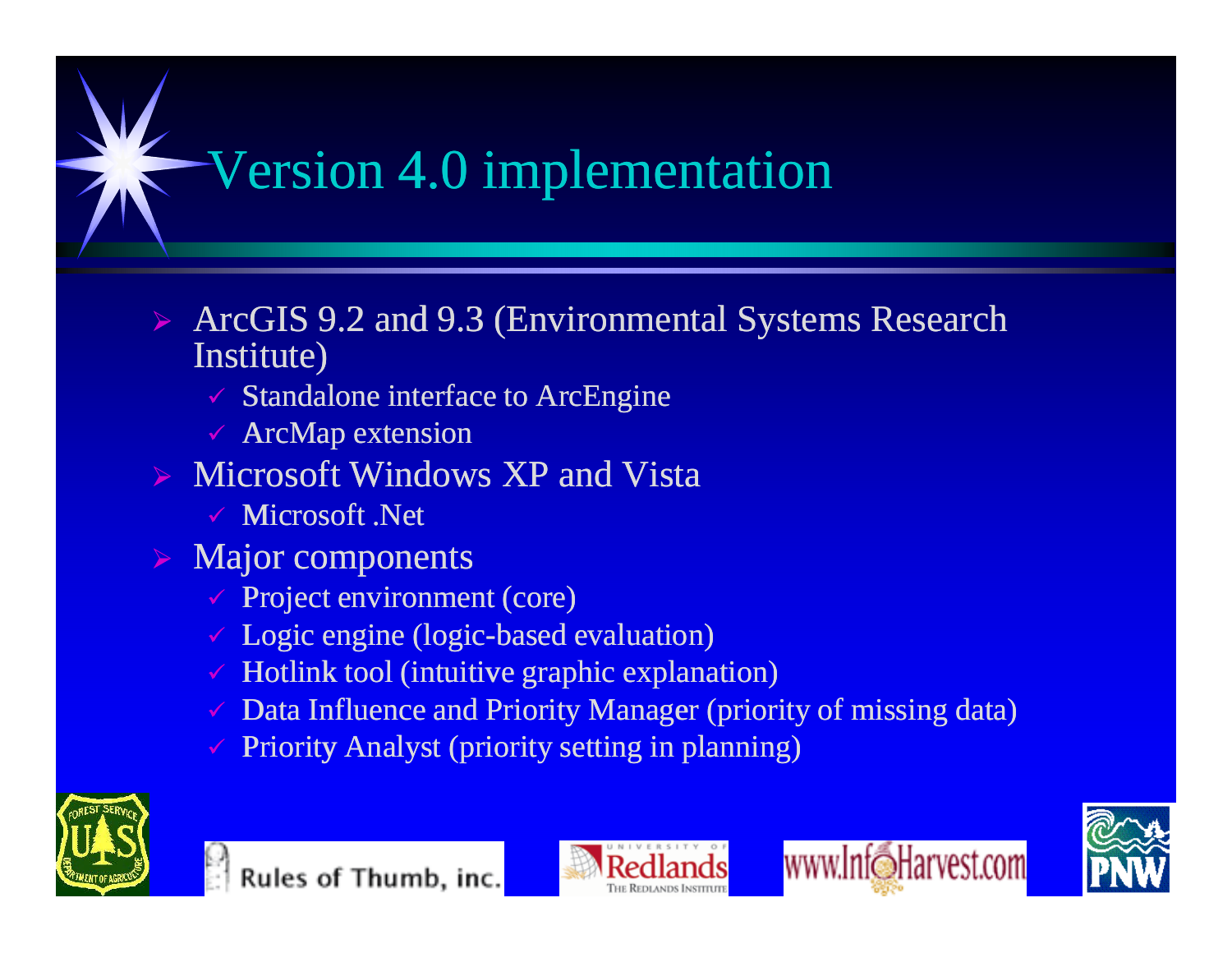

- $\triangleright$  A form of meta database
- $\triangleright$  A formal logical representation of how to evaluate information
- $\triangleright$  Networks of interrelated topics
- $\triangleright$  Mental map







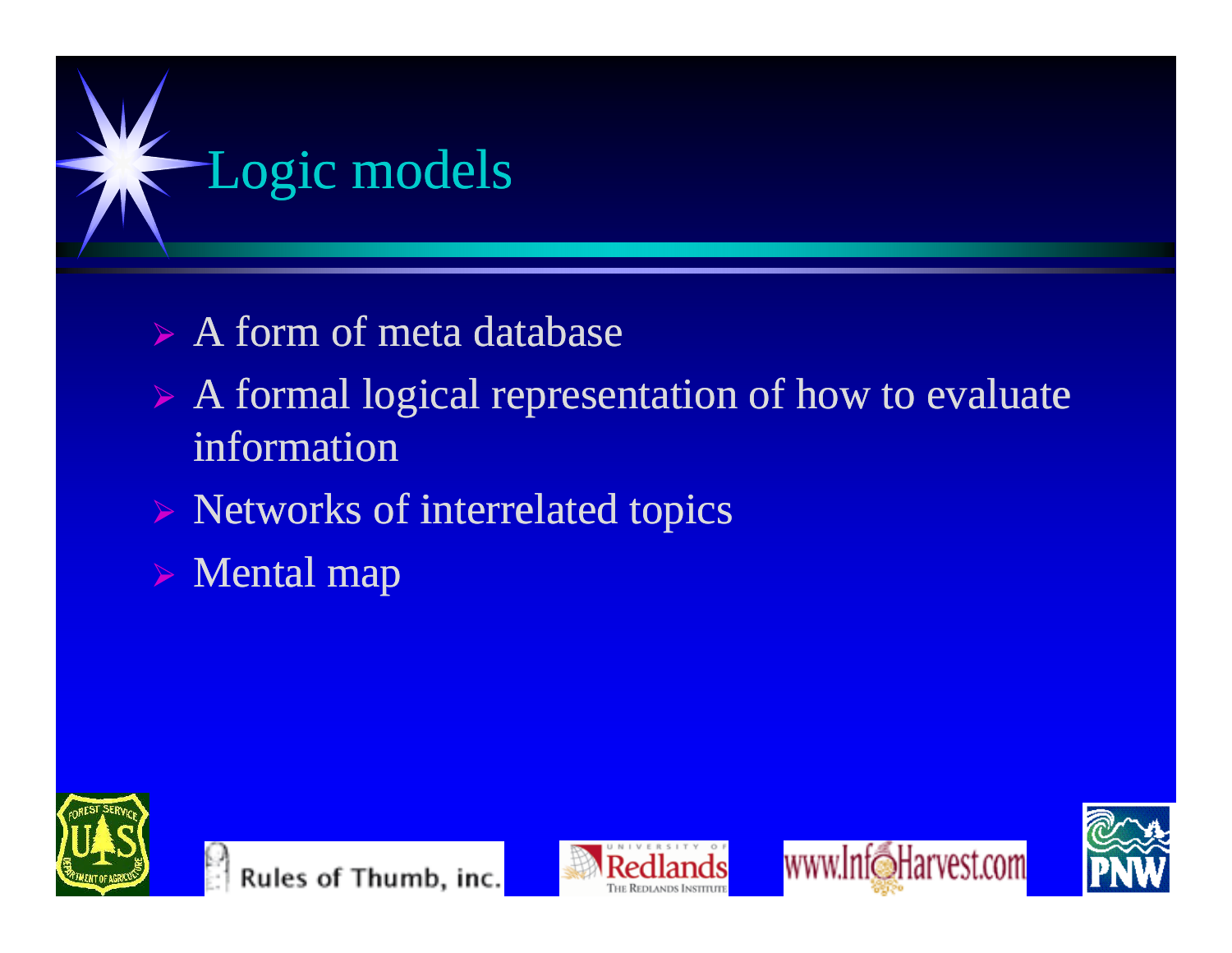## Logic models: forms of uncertainty

 $\triangleright$  Probabilistic uncertainty  $\checkmark$  Uncertainty of events  $\triangleright$  Linguistic uncertainty  $\checkmark$  Uncertainty about the definition of events

- Vagueness or imprecision
- $\vee$  A proposition is the smallest unit of thought to which one can assign a measure of truth (strength of evidence)
- $\checkmark$  SE: a measure that quantifies the degree of support for a proposition provided by its premises







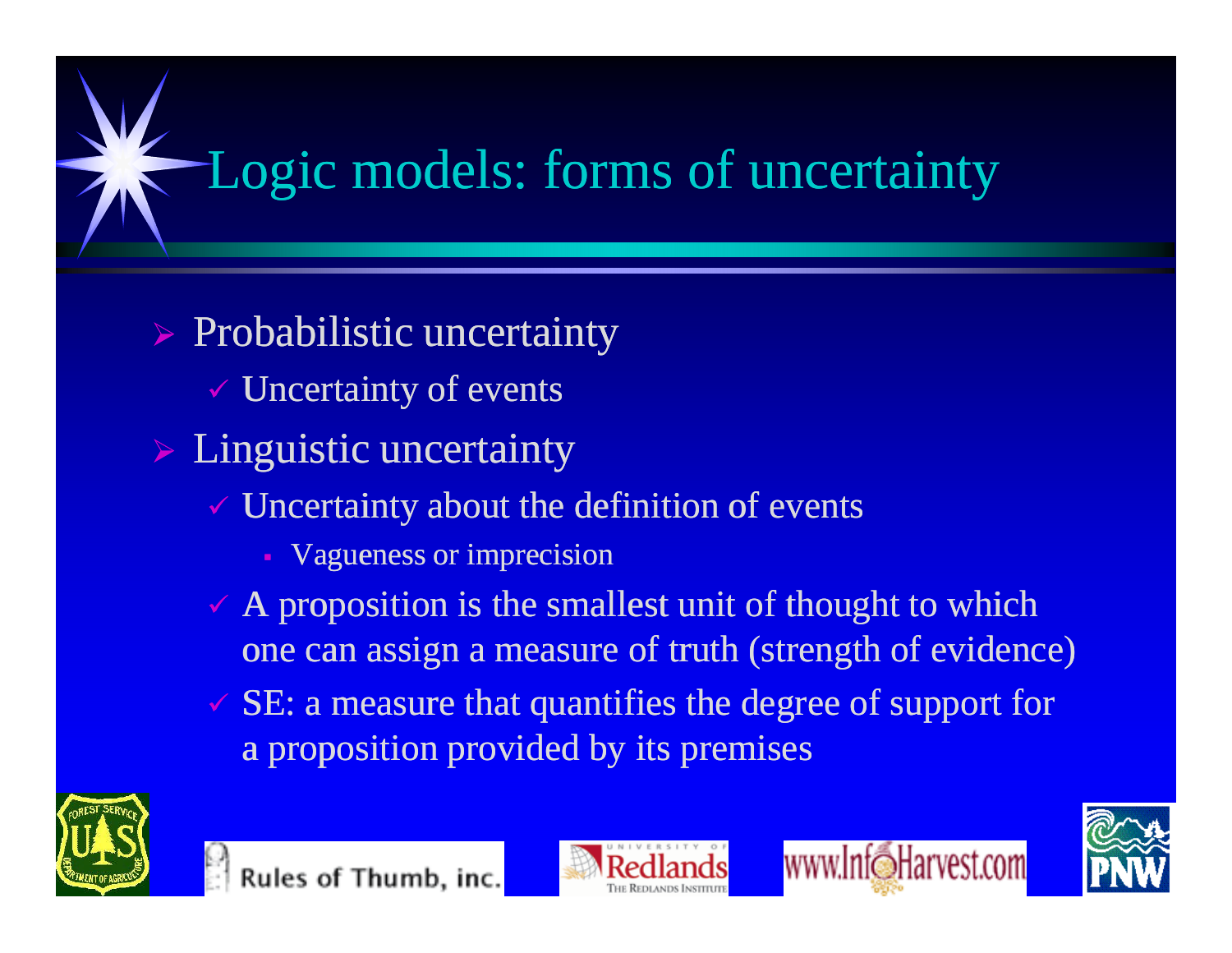# Logic models: strength of evidence

#### An example: strength of evidence for suitable slope for tractor logging.



Degrees of support Bivalent reasoning











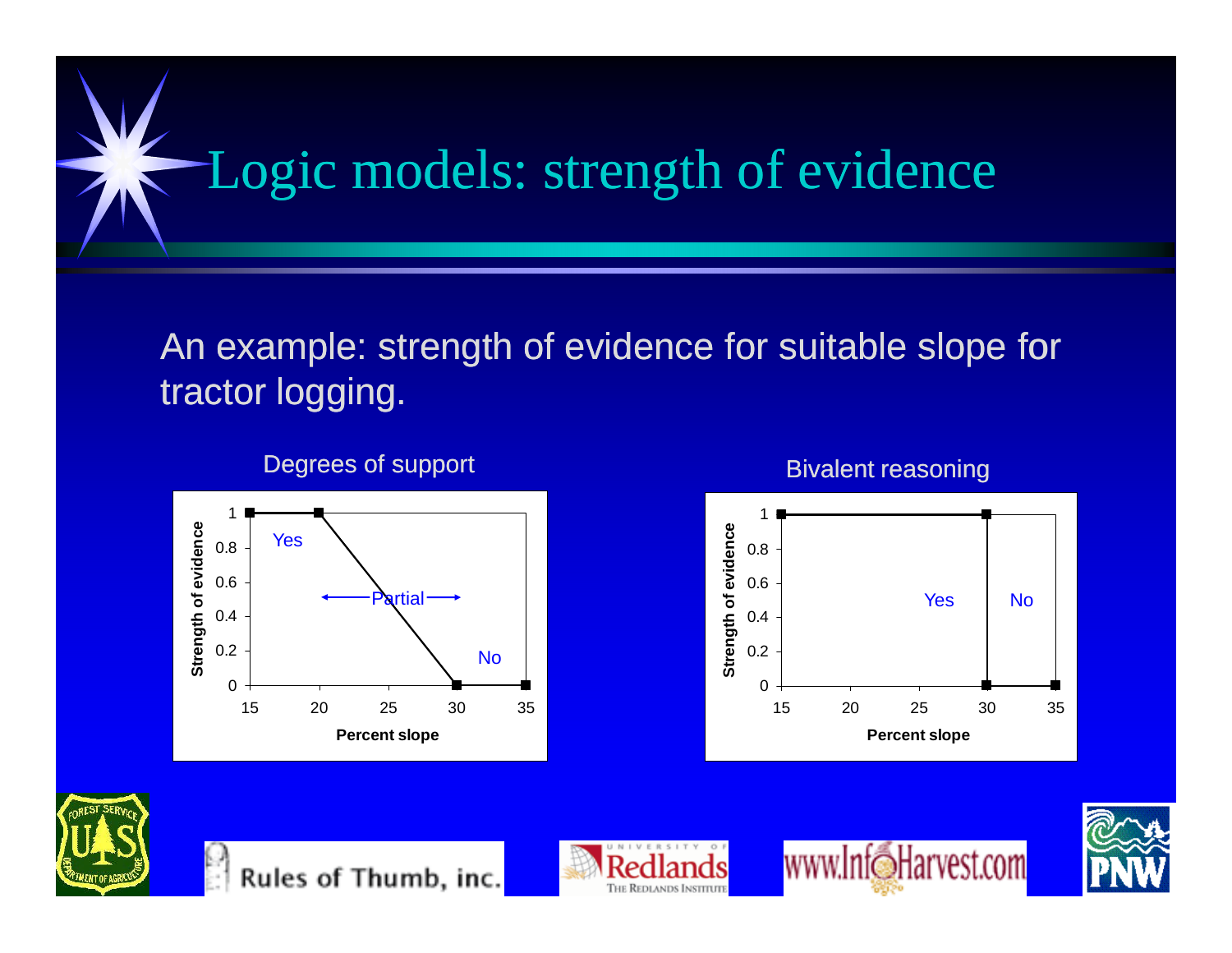



NetWeaver Developer (Rules of Thumb) and Criterium DecisionPlus (InfoHarvest) are external development tools needed to create logic models and decision models, respectively.







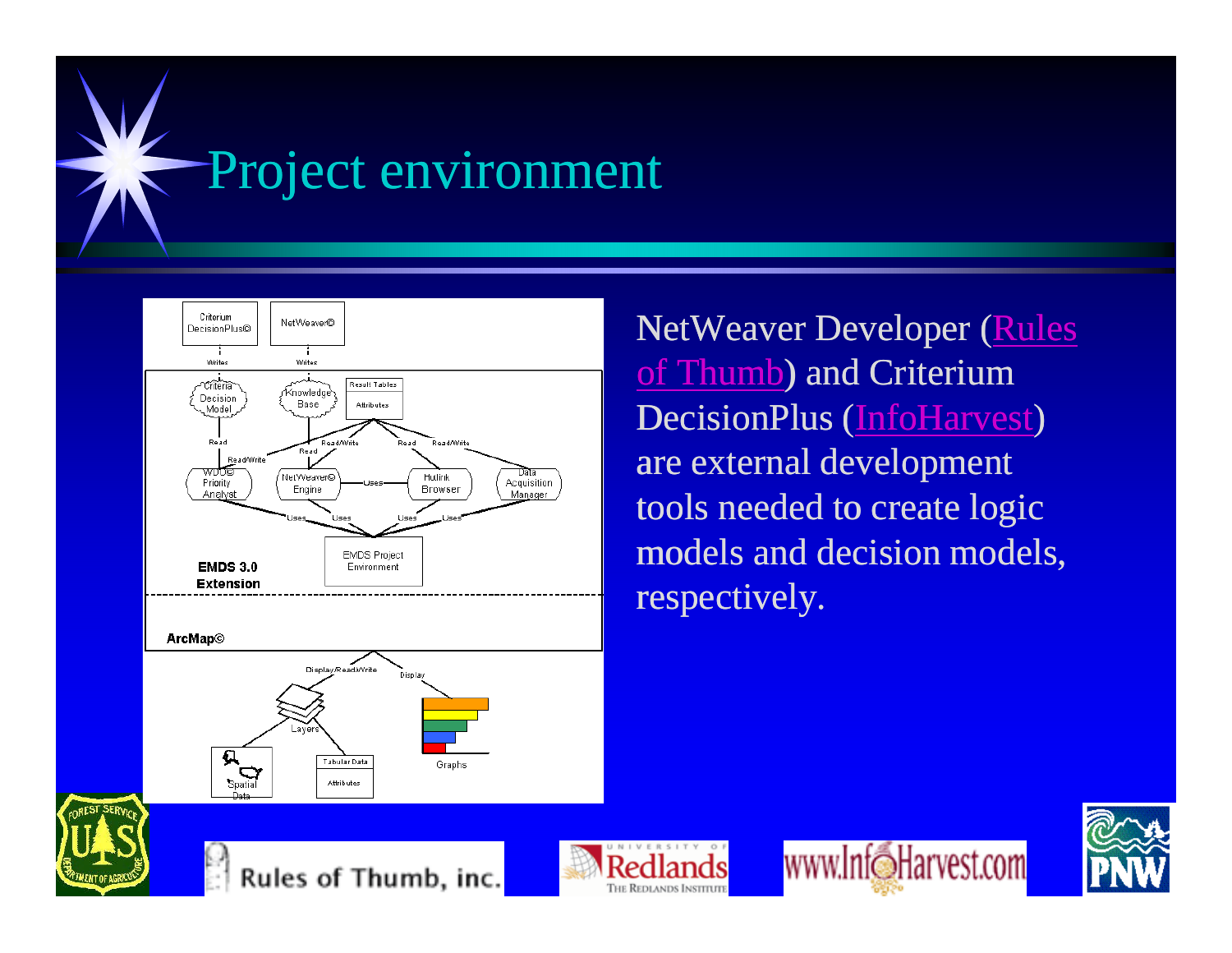#### Project environment interface

- $\triangleright$  Create and manage EMDS projects.
- $\triangleright$  View and edit EMDS projects notes (meta data).
- $\triangleright$  Select GIS layers to include in an assessment
- $\triangleright$  Define a Study Area.
- $\triangleright$  Select a logic model.
- $\triangleright$  Select topics for evaluation.
- $\triangleright$  Evaluate an analysis or scenario.
- Review results of an analysis or scenario in maps, tables, and graphs.
- Launch Data Influence and Priorities Manager, Hotlink Browser, and Priority Analyst.





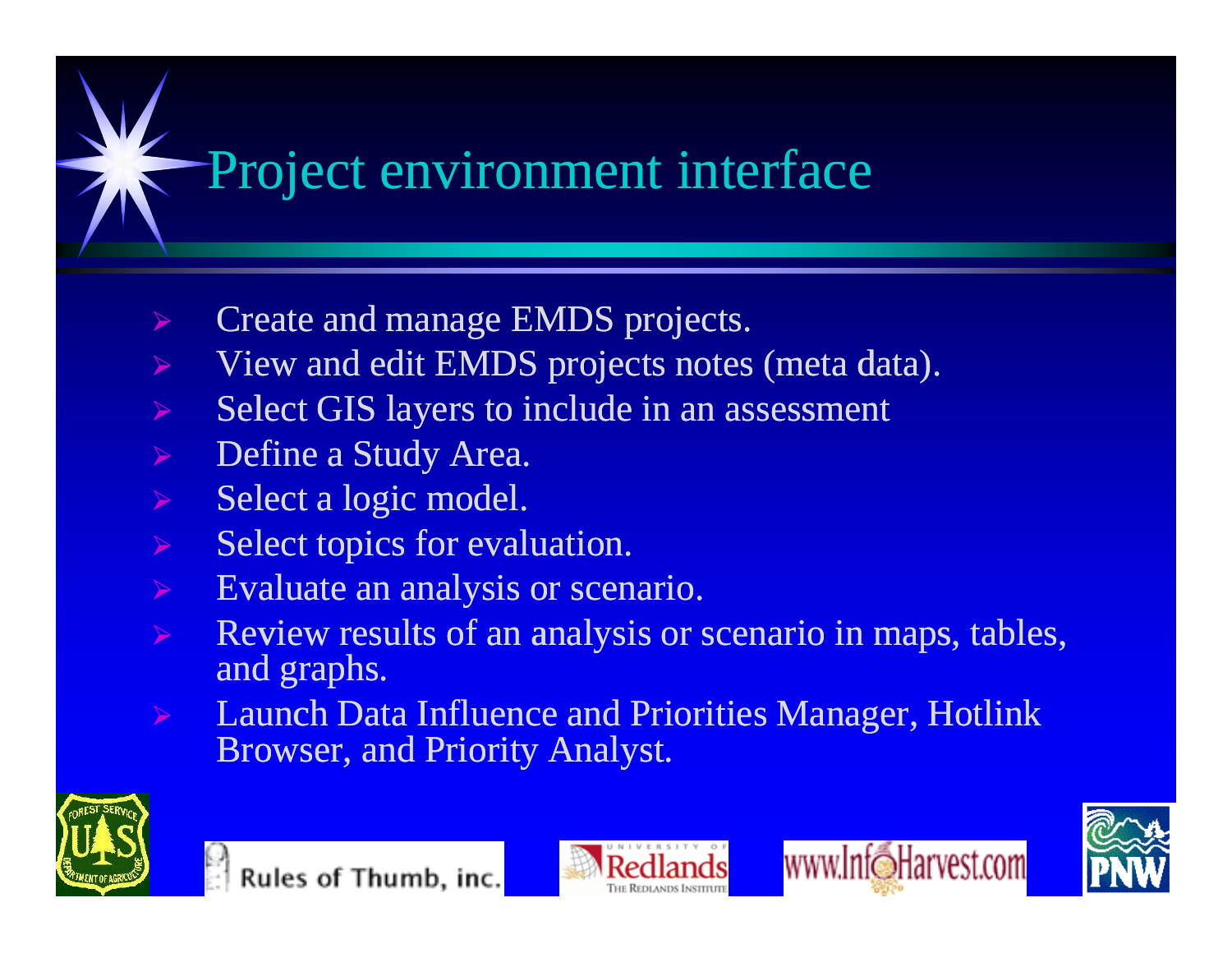

#### $\triangleright$  Project hierarchy

- $\checkmark$  Multiple scales of assessment
- $\checkmark$  Multiple analyses within assessments
- $\checkmark$  Multiple scenarios within analyses







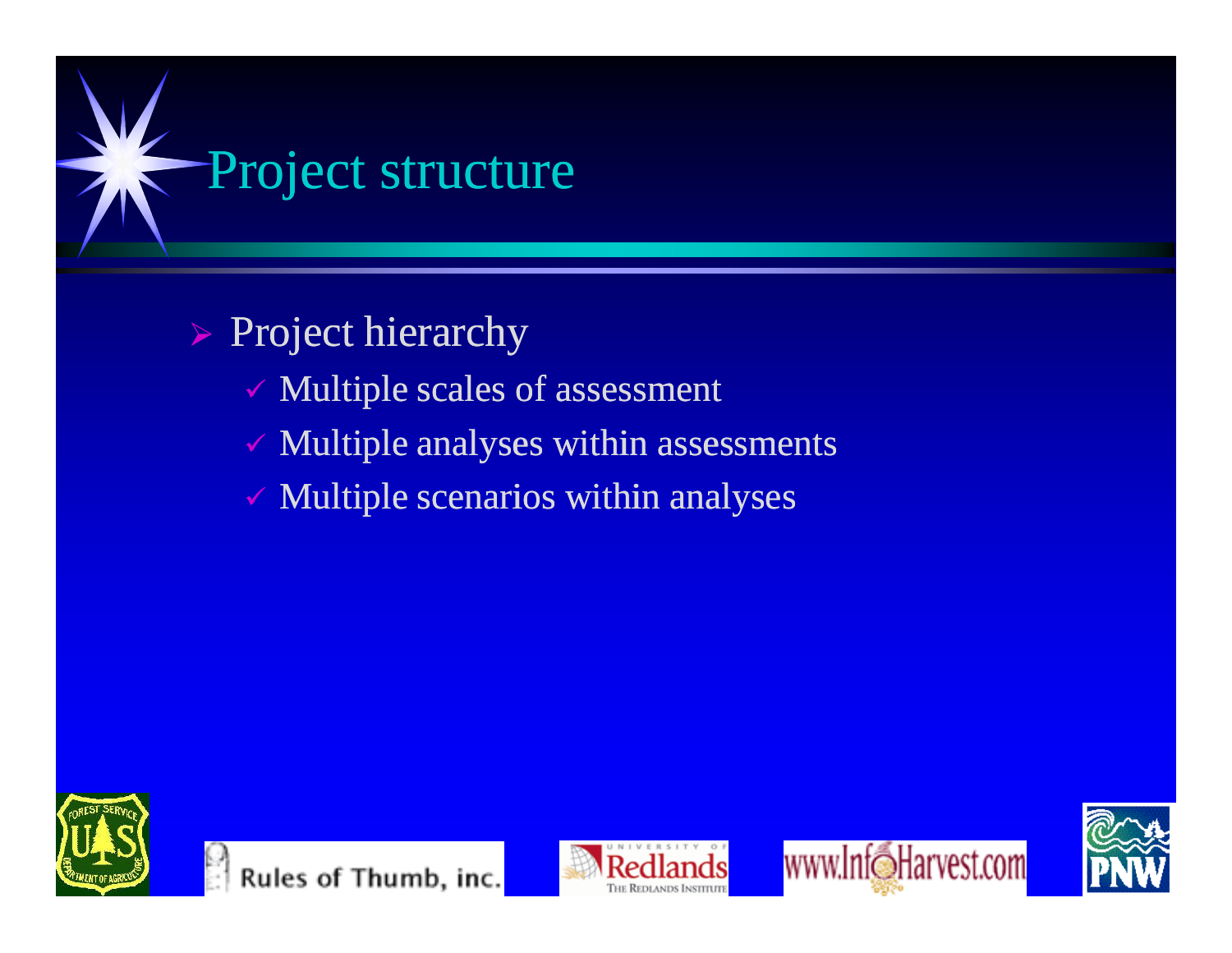

- $\triangleright$  Evaluations of landscape condition performed with this engine.
- $\triangleright$  Data input to the engine is mediated by the EMDS Project Environment.
- $\triangleright$  The engine
	- supports design of logic specifications for the types of large, complex, and abstract problems typically posed by ecosystem management,
	- $\checkmark$  evaluates data against a knowledge base that provides a formal specification for interpretation of data, and
	- $\checkmark$  allows partial evaluations of ecosystem states and processes based on available information.
		- Ideal for use in landscape evaluation where data are often incomplete.







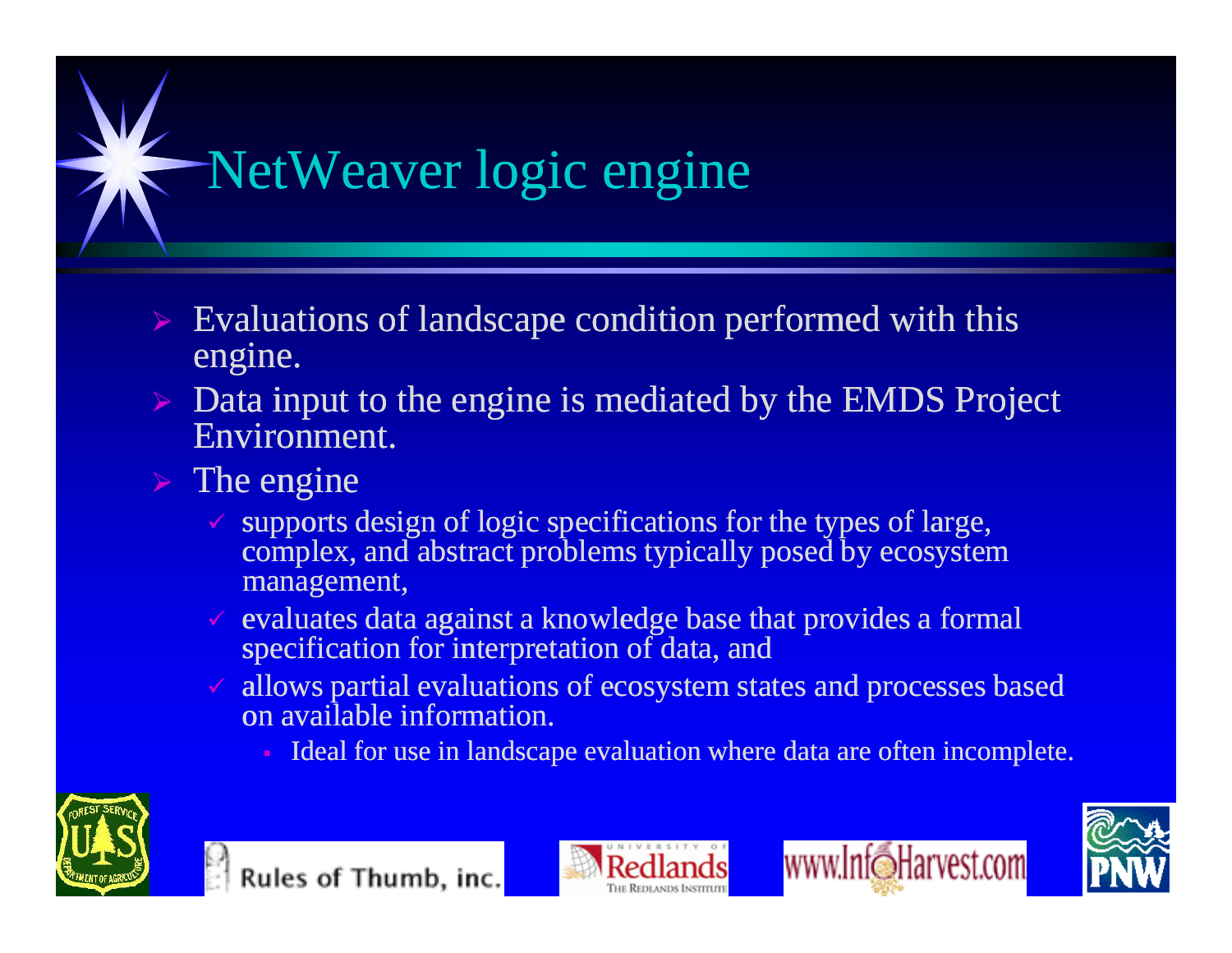# Dealing with missing data



- Data are treated as evidence.
	- $\checkmark$  Missing data are treated as lack of evidence.
- $\triangleright$  The logic engine can evaluate the influence of missing information on the logical completeness of an analysis.
	- $\checkmark$  One component for determining priority of missing data.







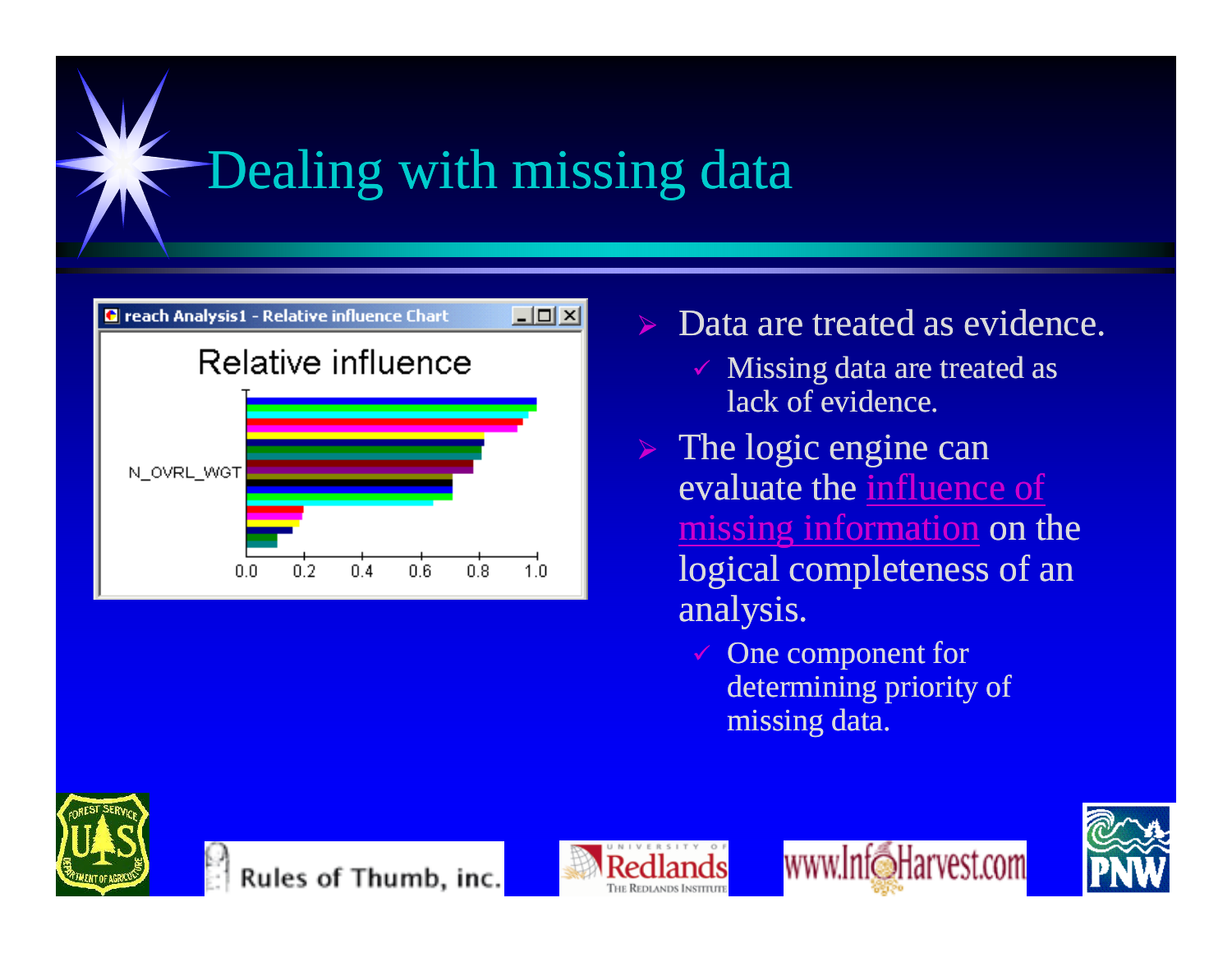



- $\triangleright$  Basic EMDS output is maps.
- $\triangleright$  Symbology displays strength of evidence for a conclusion.
- $\triangleright$  Advantage of a logicbased solution.
	- **√** Not a "black box."









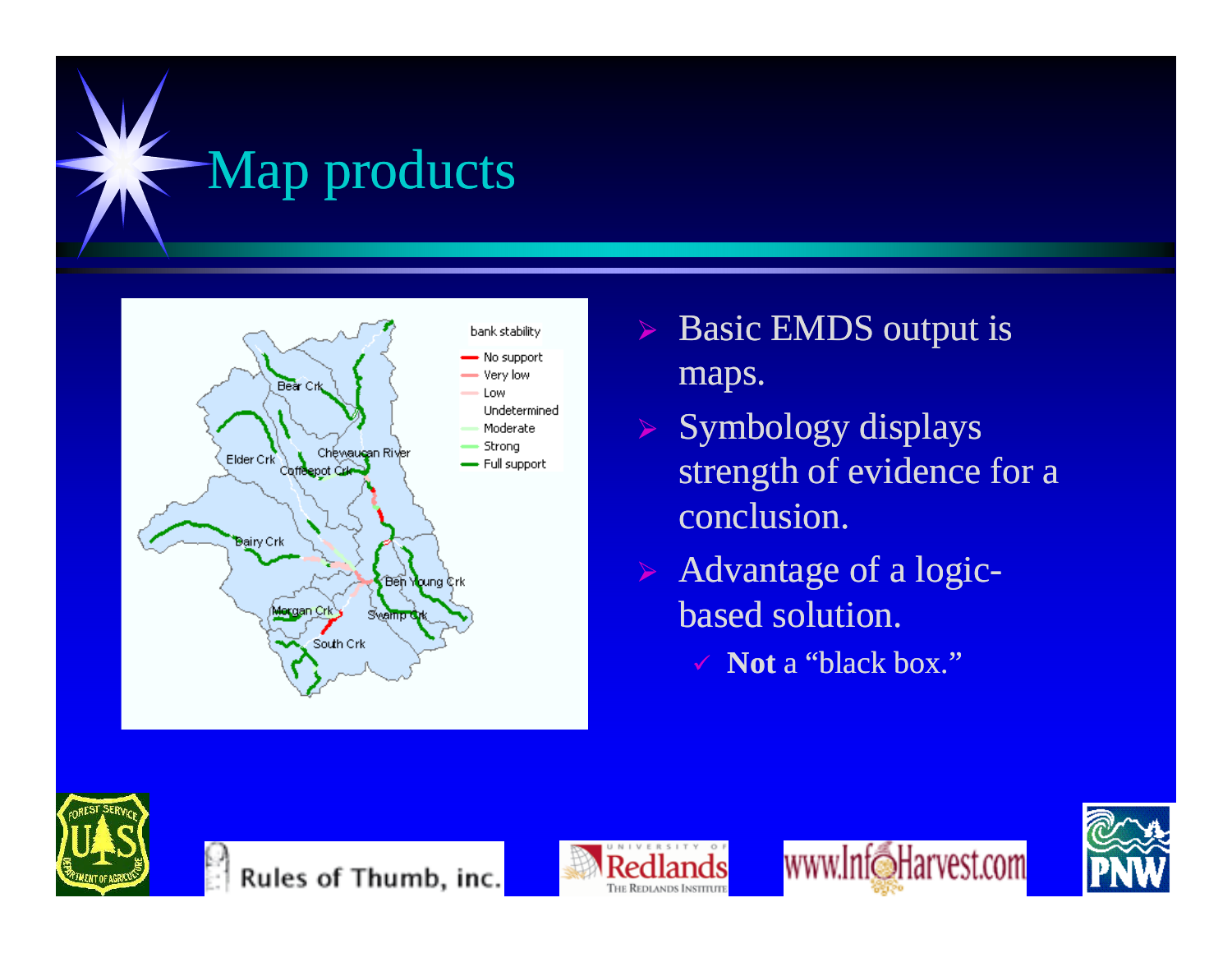#### Hotlink browser: explaining results



- Used to view the evaluated state of a logic model for a selected map feature.
- $\triangleright$  The graphic display of the evaluated state of a knowledge base is relatively intuitive.
- Provides a detailed explanation of the derivation of conclusions.
	- $\checkmark$  Valuable to EMDS developers, users, and the general public







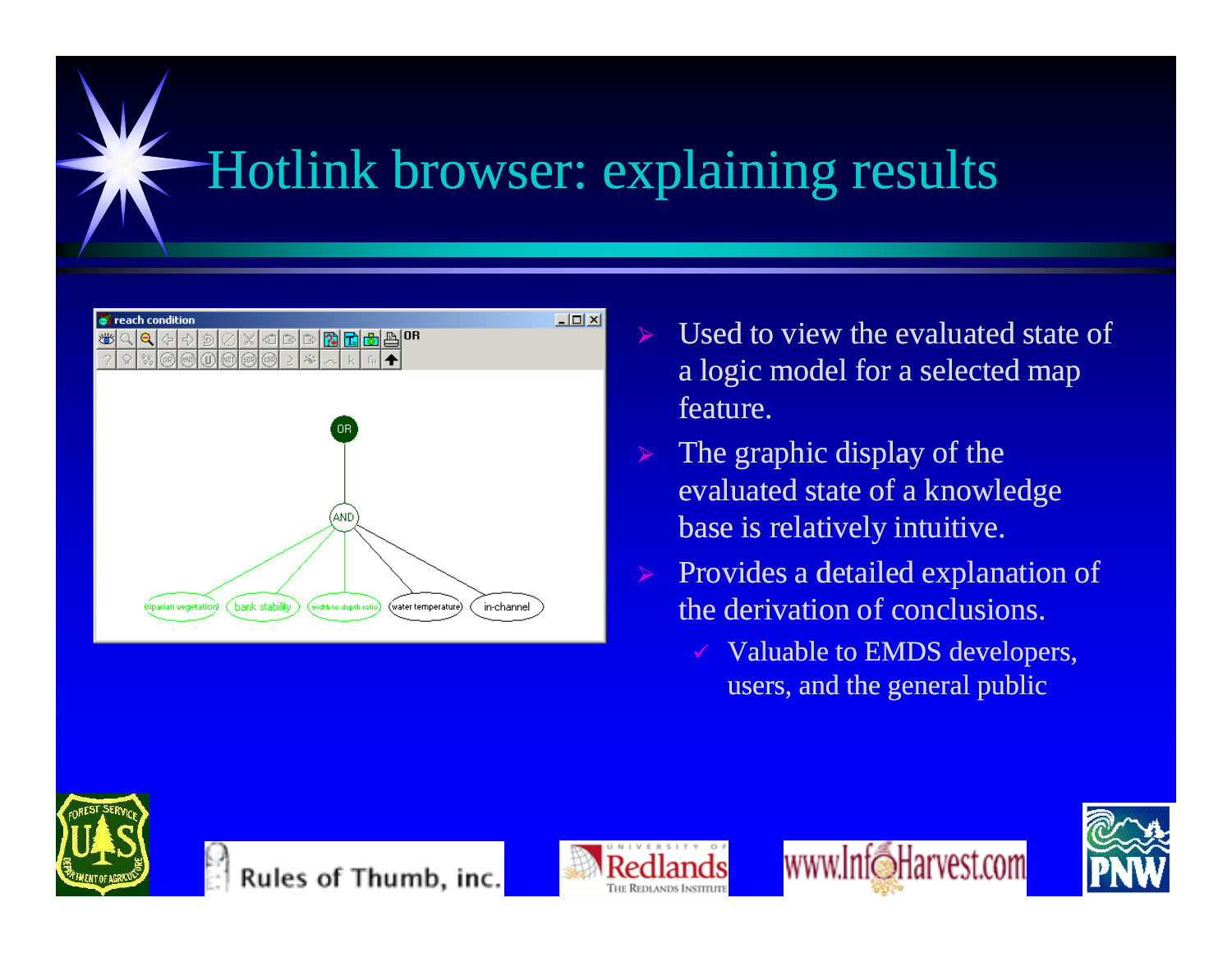# Data Influence and Priorities



- Data gaps are common in early stages of landscape evaluation.
- $\triangleright$  Influence of missing information is very dynamic.
- $\triangleright$  The DIP
	- $\checkmark$  summarizes the influence of missing information, given the information that is currently available, and
	- $\checkmark$  assists with establishing priorities for obtaining missing data to improve the logical completeness of an analysis in the most efficient way.







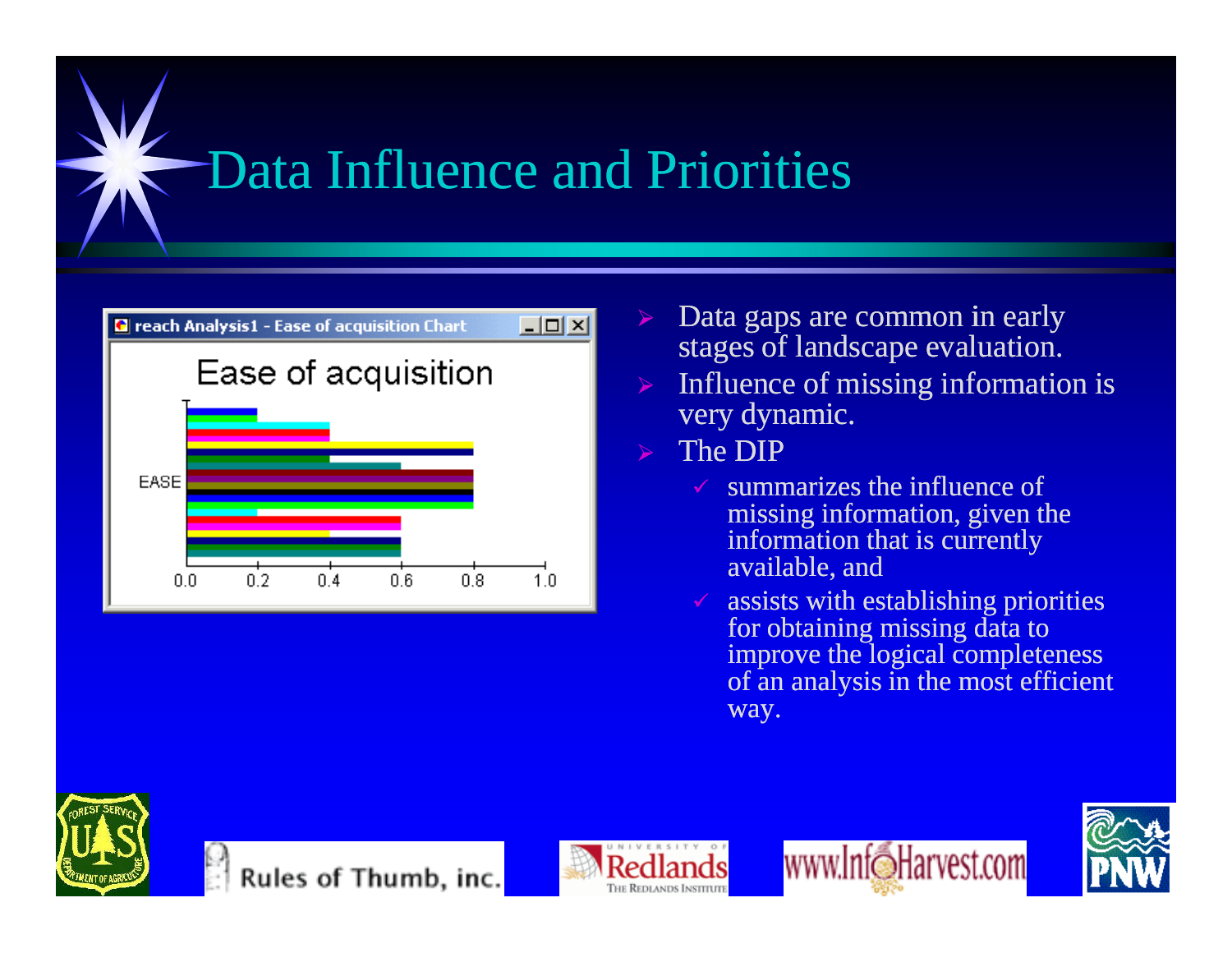



- PA is a Multi-Criteria Decision Analysis (MCDA) component
	- $\checkmark$  Assists in ranking landscape elements, based on how well each rates against a set of decision criteria.
- $\triangleright$  Uses output from the landscape evaluation and a decision model.
- $\triangleright$  Rates landscape elements with respect to
	- $\checkmark$  their condition, and
	- $\checkmark$  factors related to the feasibility and efficacy of management.









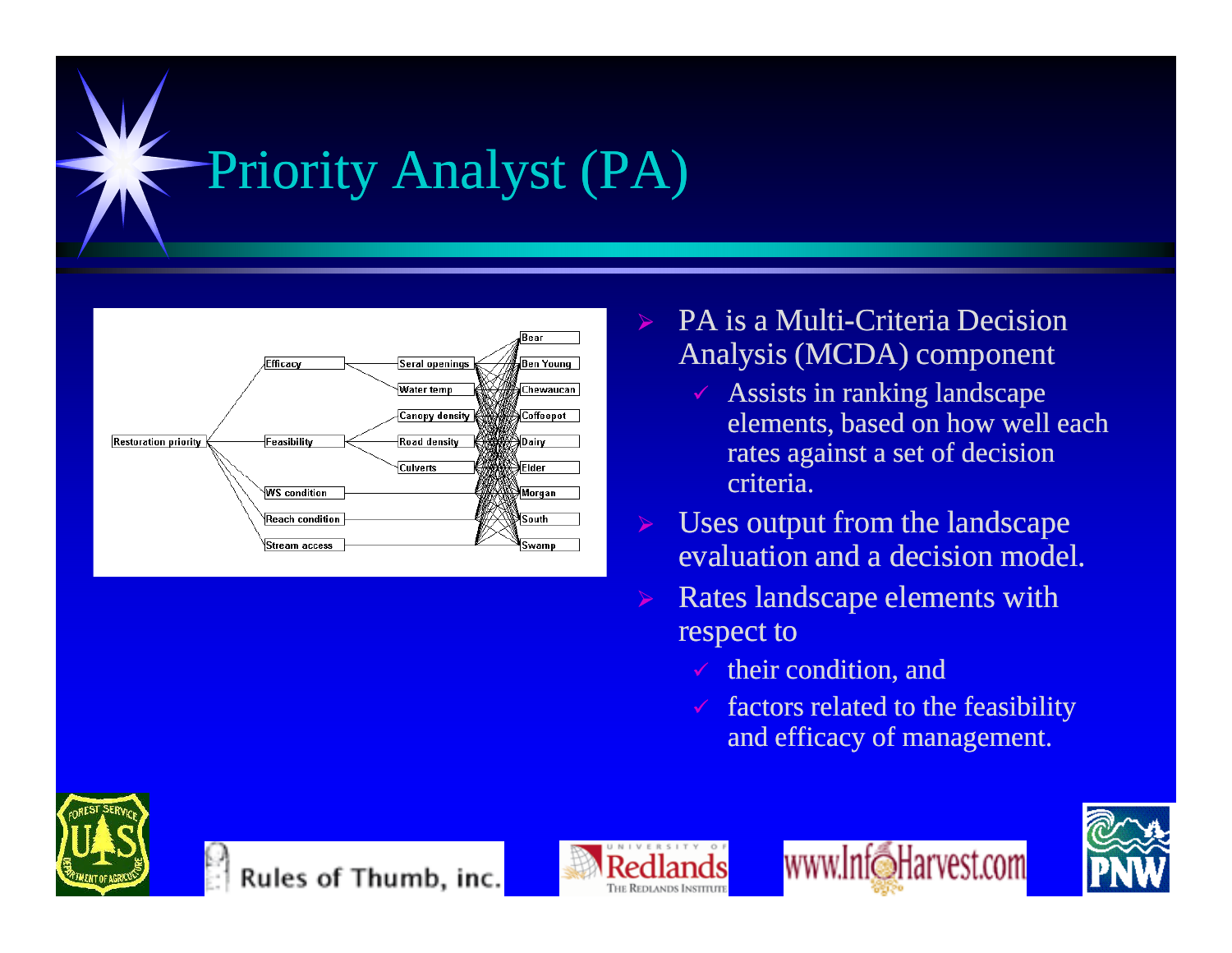



**Aspatial output** 



**Spatial output** 







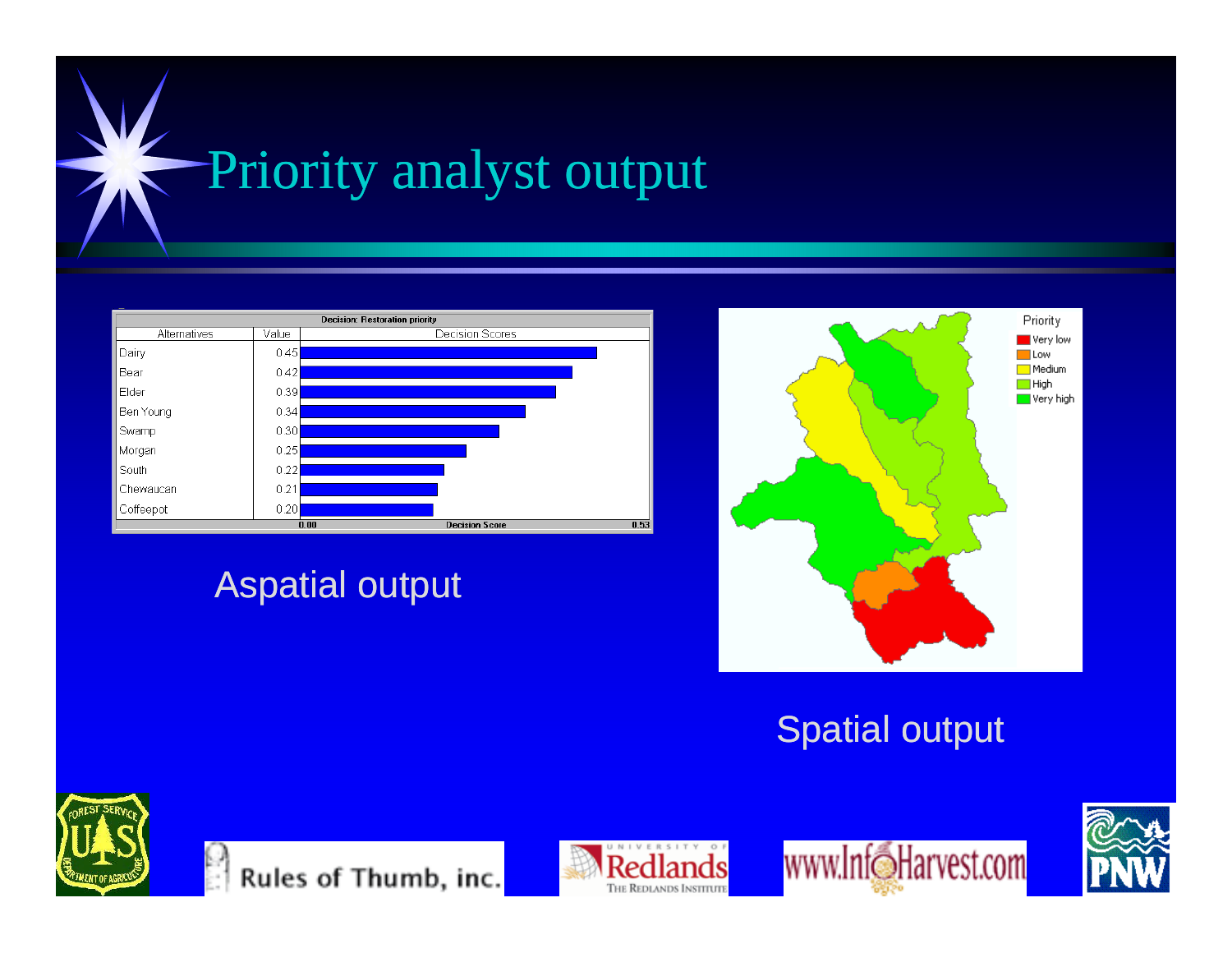# Priority analyst diagnostics



How primary criteria in a decision model contribute to the total priority score for a watershed.

In this example, a 13.4% change in the weight on the WS condition criterion would lead to a change in ordering of priorities.

priority value

Sensitivity to Restoration priority - WS condition

Alternatives:

**Ben Young** 

best

Dairy<br>Elder

Bear **Swamn** 



Rules of Thumb, inc.



0.8

S. Decision

 $0.0$ 

worst



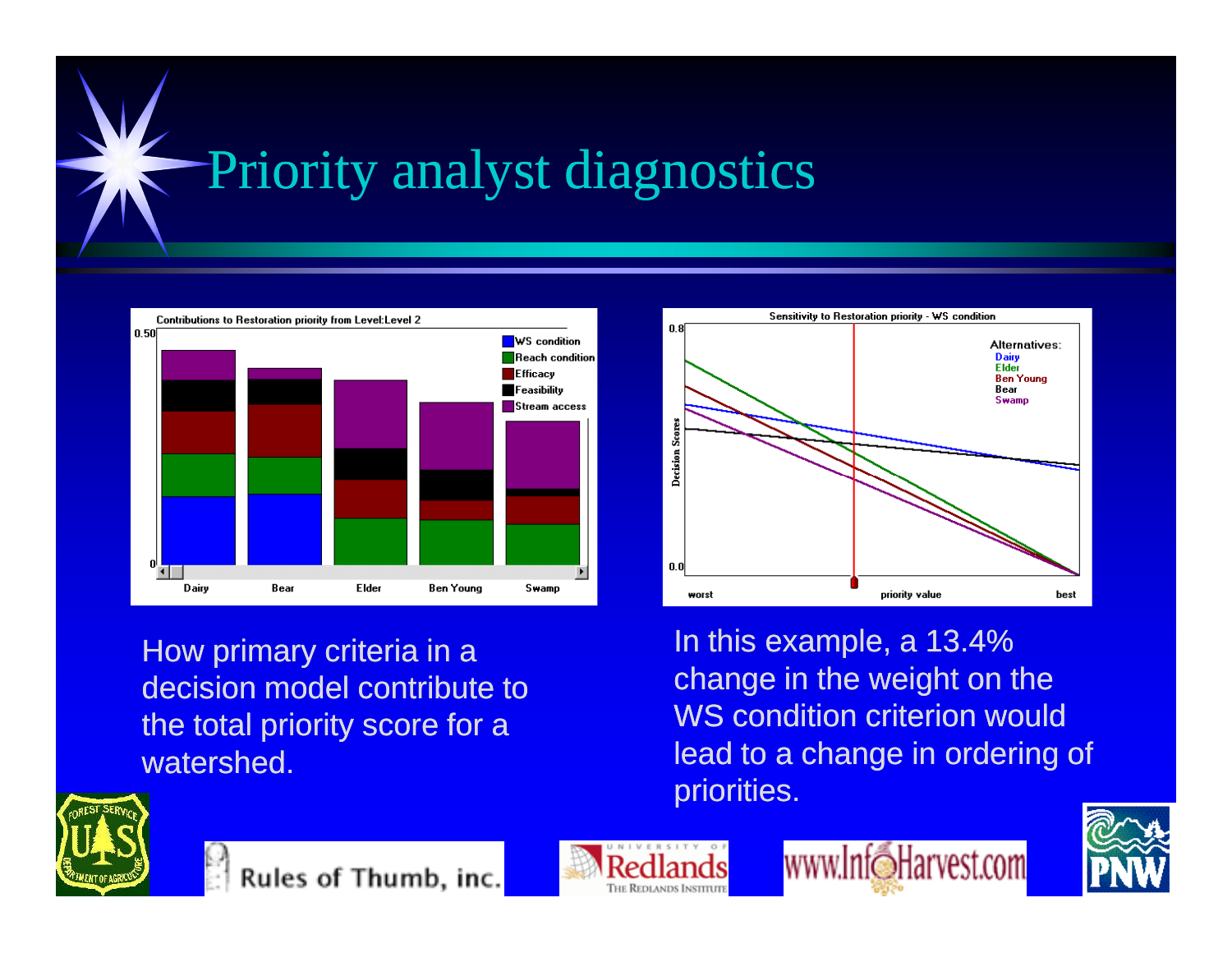#### Linking multiple spatial scales



 $\triangleright$  Basic approach: summarize information from one scale in a manner that makes the information applicable at another scale.

 $\triangleright$  In general, some type of transformation of information is needed when moving information from one scale of evaluation to the next.







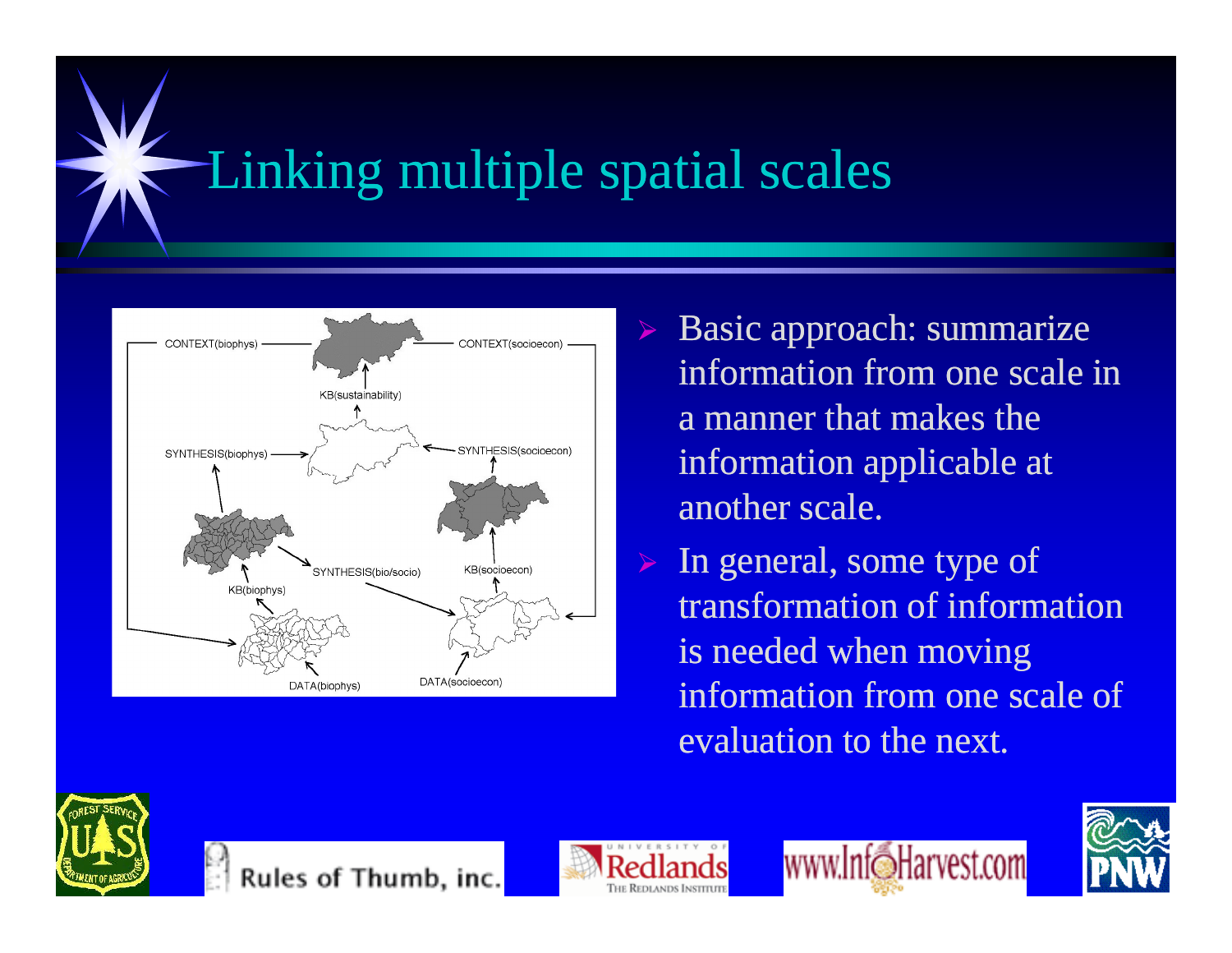

THE REDLANDS INSTITU

Each planning cycle is more or less independent of the previous one.

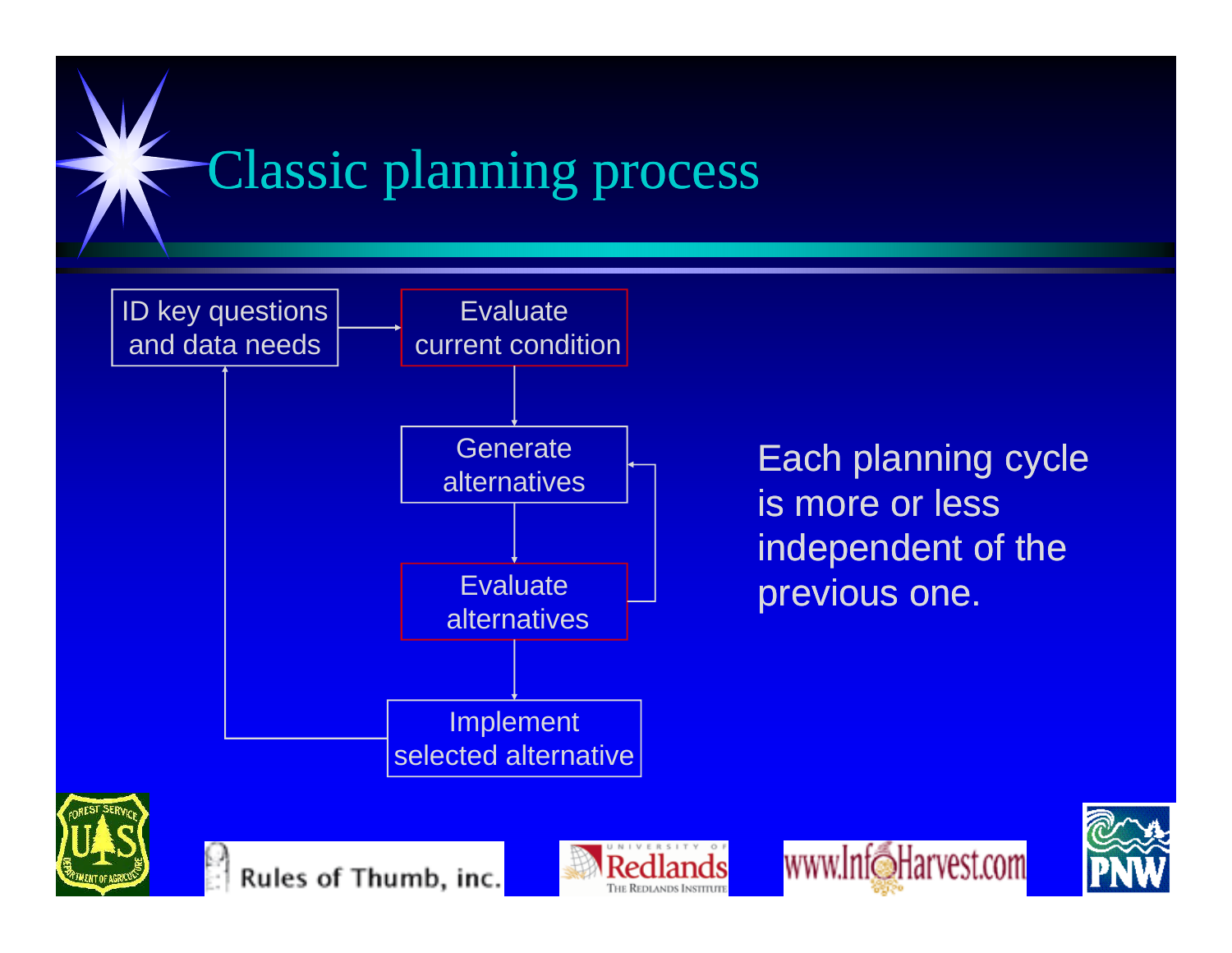

Plan is evaluated at shorter intervals  $\begin{matrix} \text{Generate} \ \text{deterministic} \end{matrix}$  than in classic model, allowing incremental adjustments that may extend life of plan.

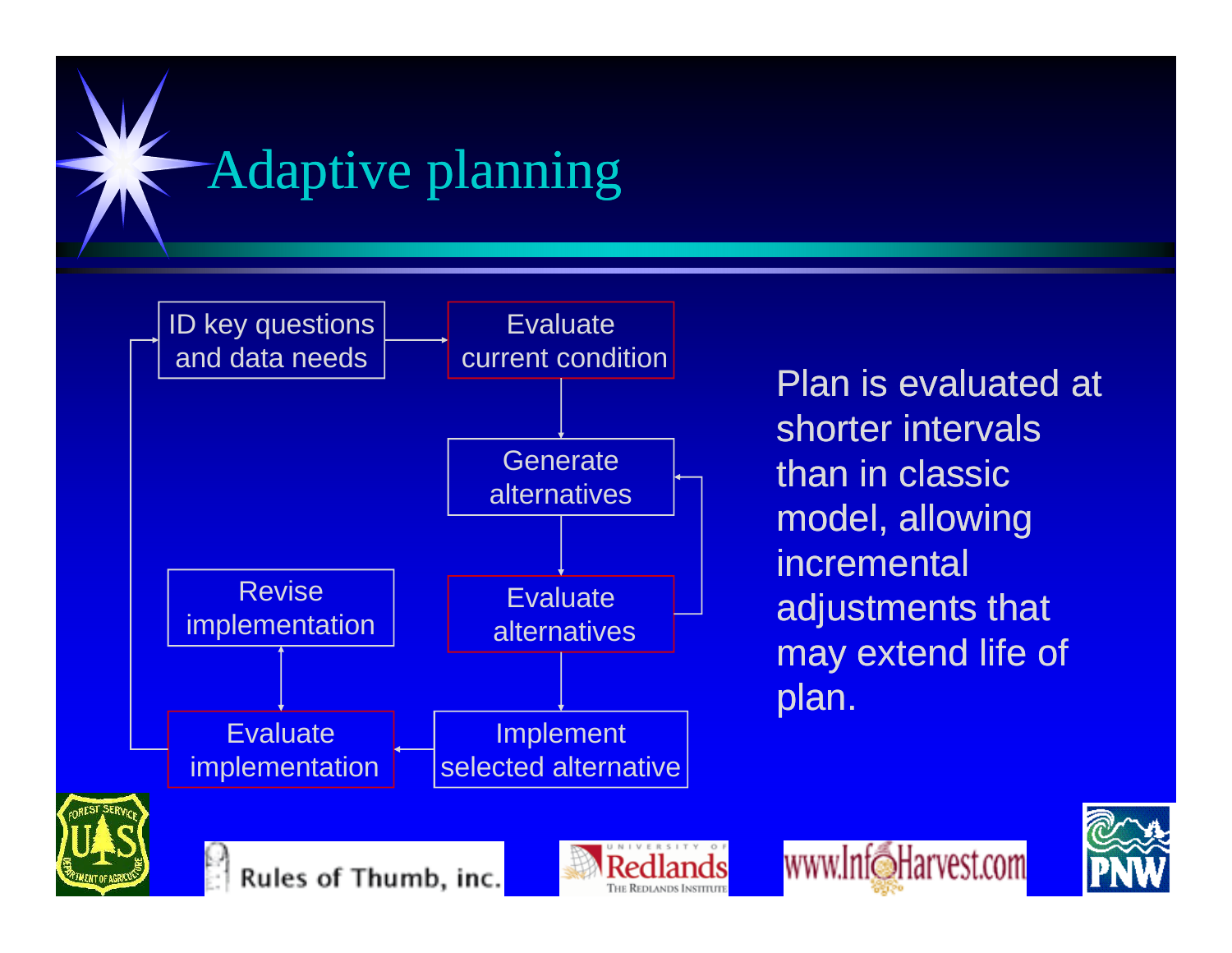





www.InfoHarvest.com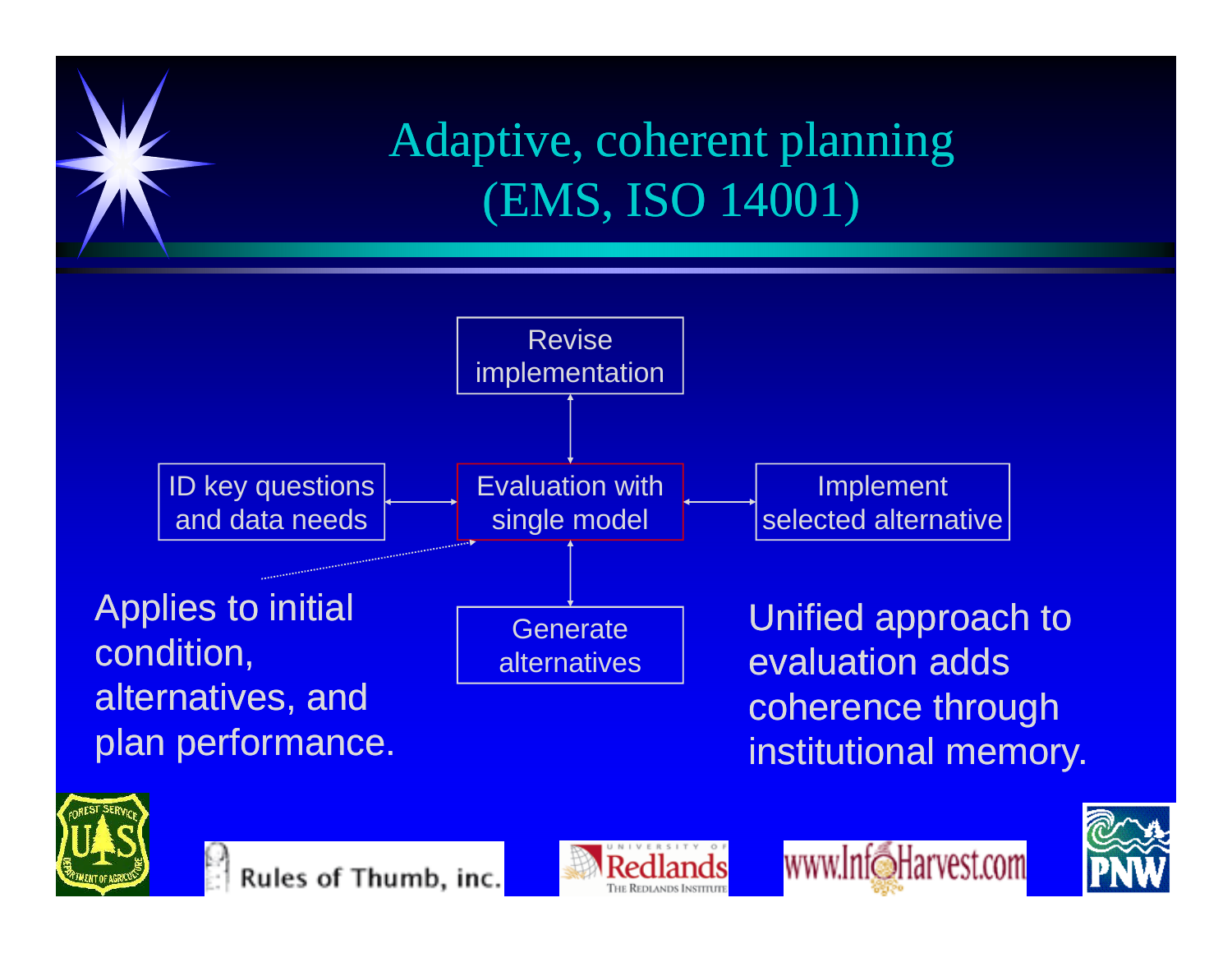## A single unified model for planning

- 1. Assess current condition
	- Context for planning (where are we starting from?)
- 2. Evaluate alternative strategies
	- A framework for synthesizing results of projections
	- Harvest scheduling, vegetation modeling, etc.
- 3. Priority Analyst for more tactical decisions
	- Which activities to do where?
- Evaluate plan implementation
	- How well is the plan working?





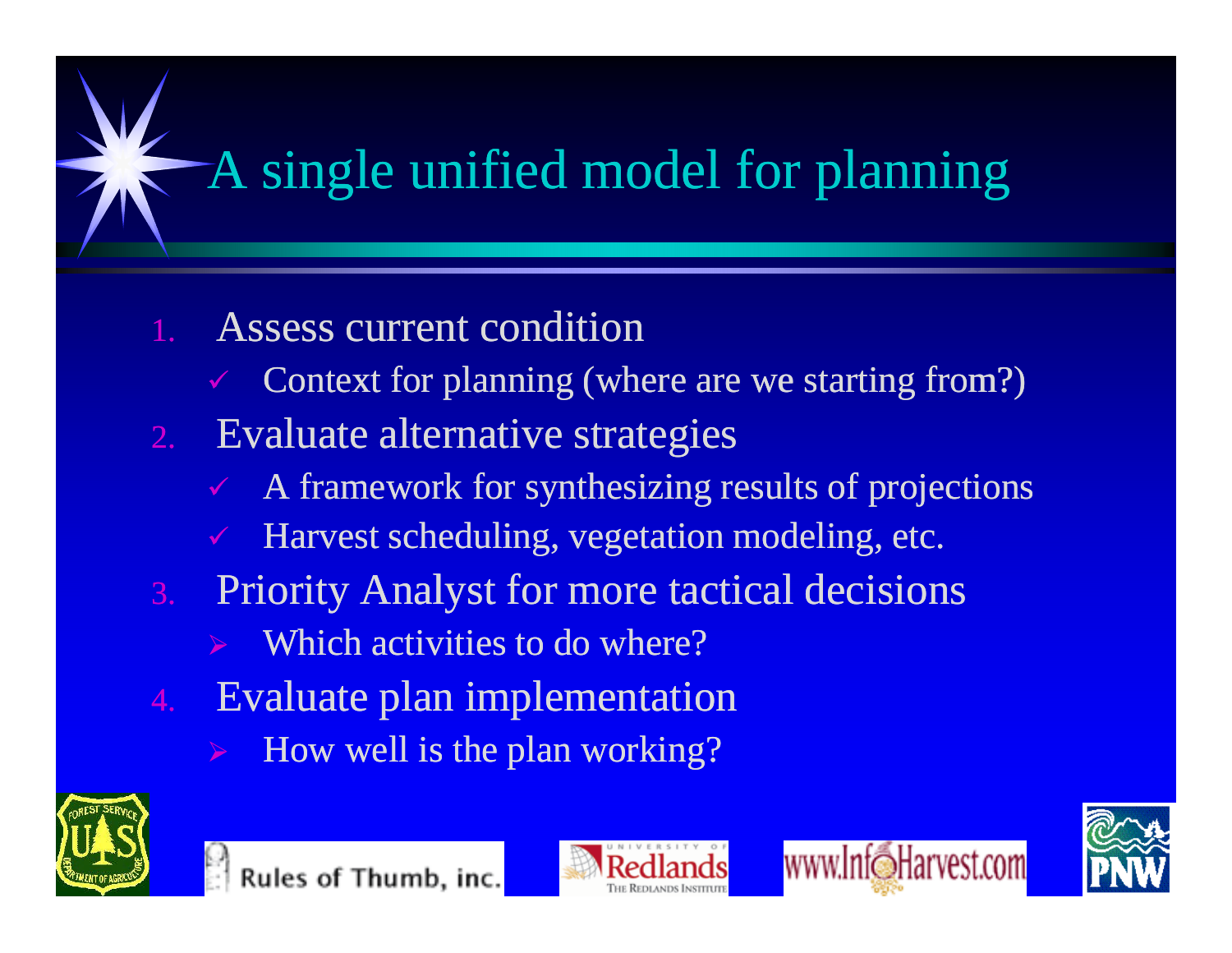#### Outputs versus outcomes

- $\triangleright$  Change in performance standards of federal agencies
	- $\checkmark$  Old (outputs): acres treated per year
	- $\checkmark$  New (outcomes): acres of  $\checkmark$  300 reduced fire danger per year
- New planning rule and EMS
- Adaptive management (ISO 14001)
	- $\checkmark$  Hypothesis testing
	- Shift in distribution of outcomes?